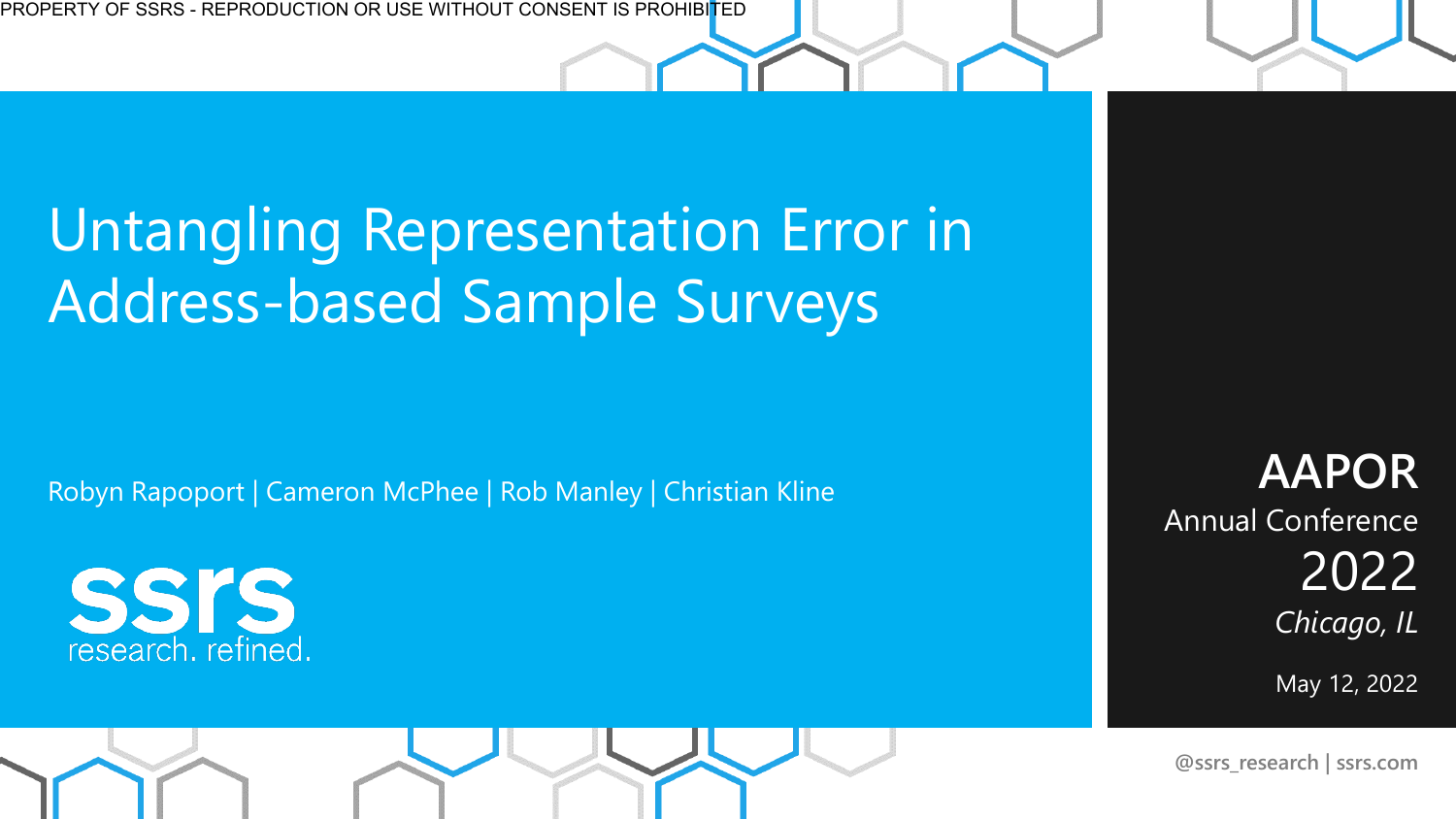### What prompted this examination?

Over the past few years, we noticed some studies using address-based sample seemed to result in completed surveys that heavily skewed female while other studies did not show this skew.





- **E** It is well documented that quasi-random within-household selection methods, such as the last birthday method, are not always complied with (e.g., Olson, Stange, and Smyth, 2014, Olson and Smyth, 2017), leading to one source of potential bias.
- We wanted to learn more.

**AAPOR Annual Conference 2022**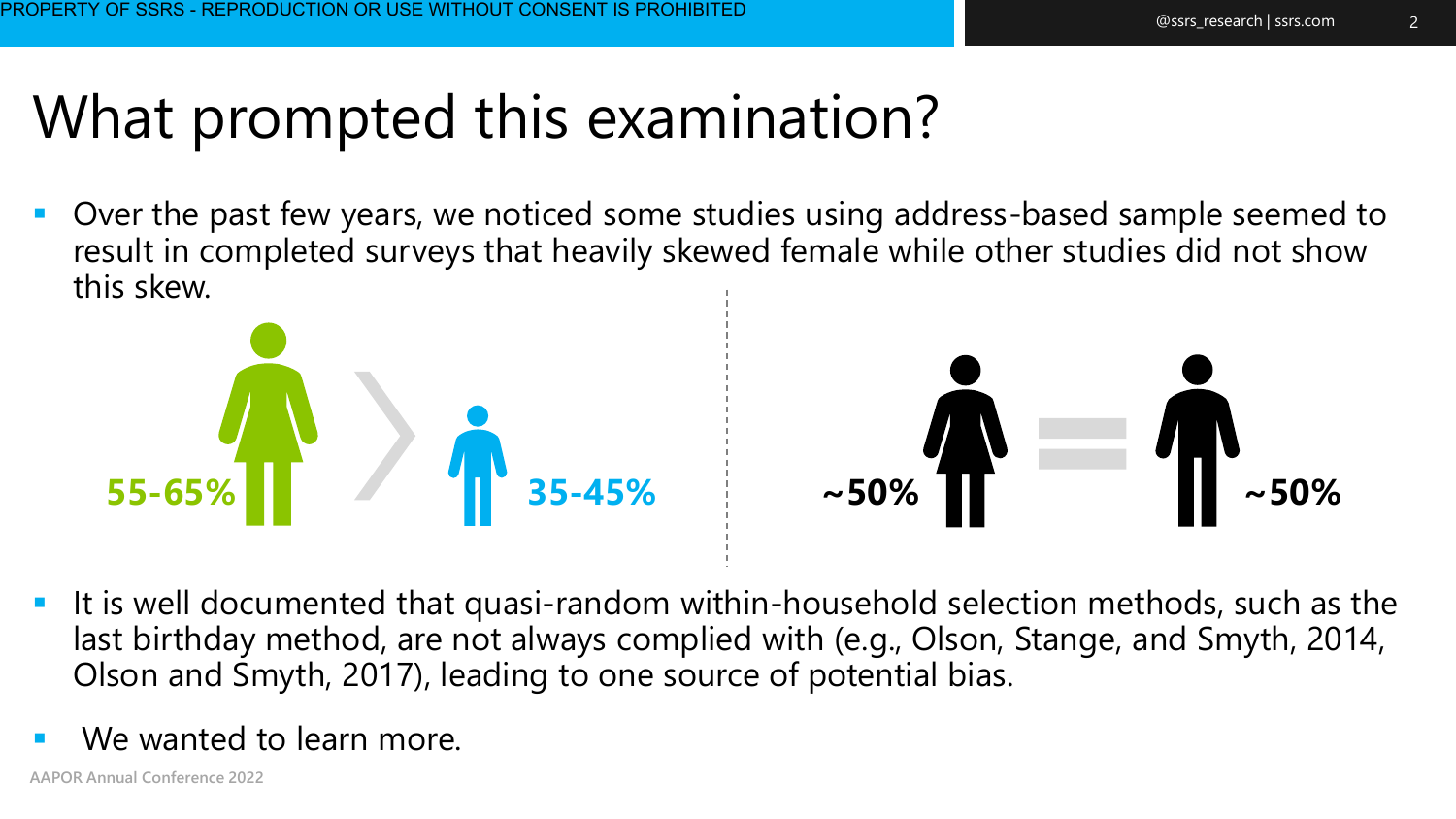#### What did we do?

We examined 12 studies SSRS conducted in the past few years that relied heavily or entirely on data collection using address-based samples.

From initial analyses, studies with healthcare foci seemed to skew more female.



#### **PROPORTION MALE/FEMALE BY STUDY FOCI**

**AAPOR Annual Conference 2022** 

**M A L E F E M A L E**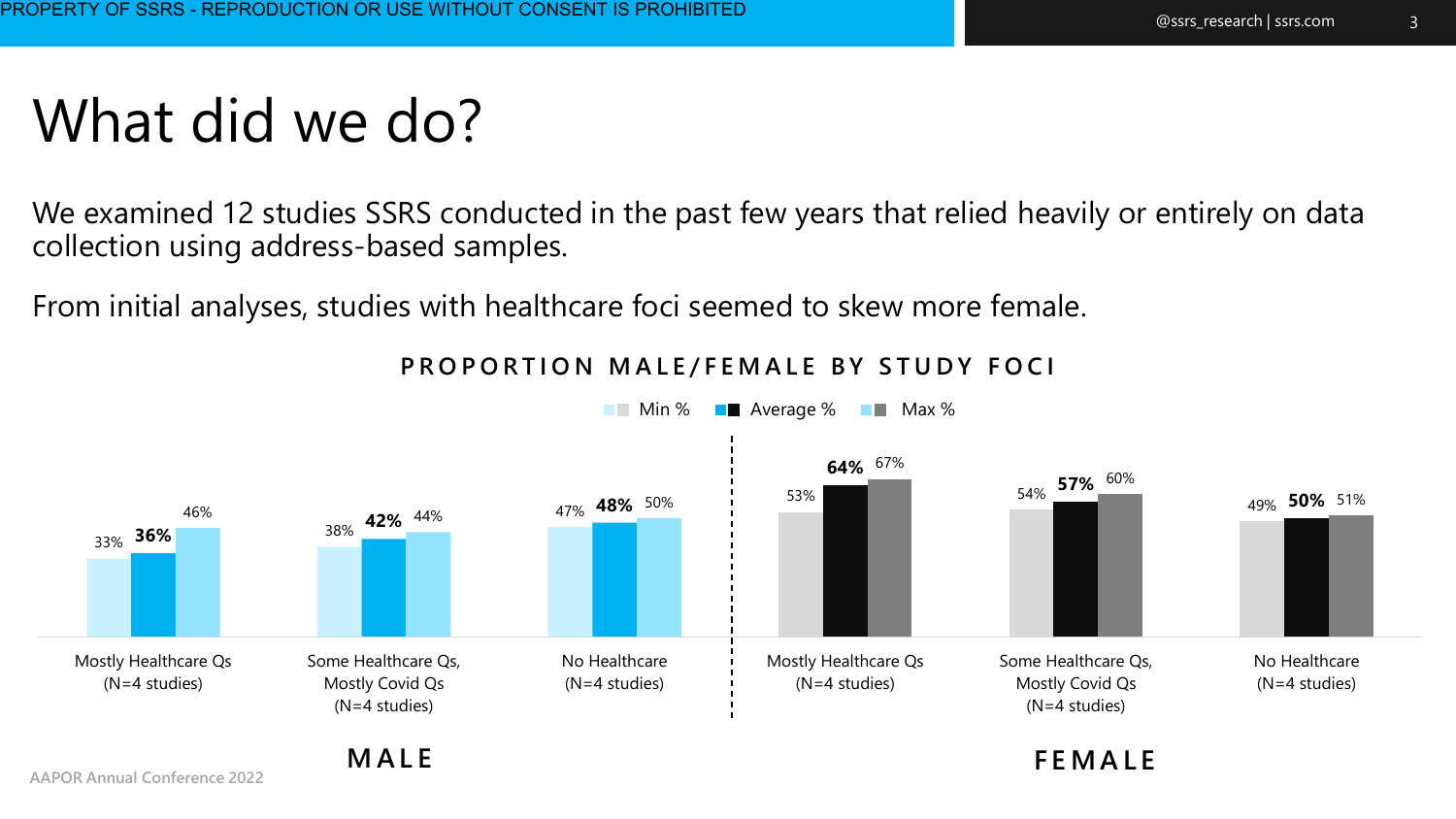To Get Insight Into Possible Drivers of the Gender Skew Toward Females, We Looked at Study Design Factors Including:



4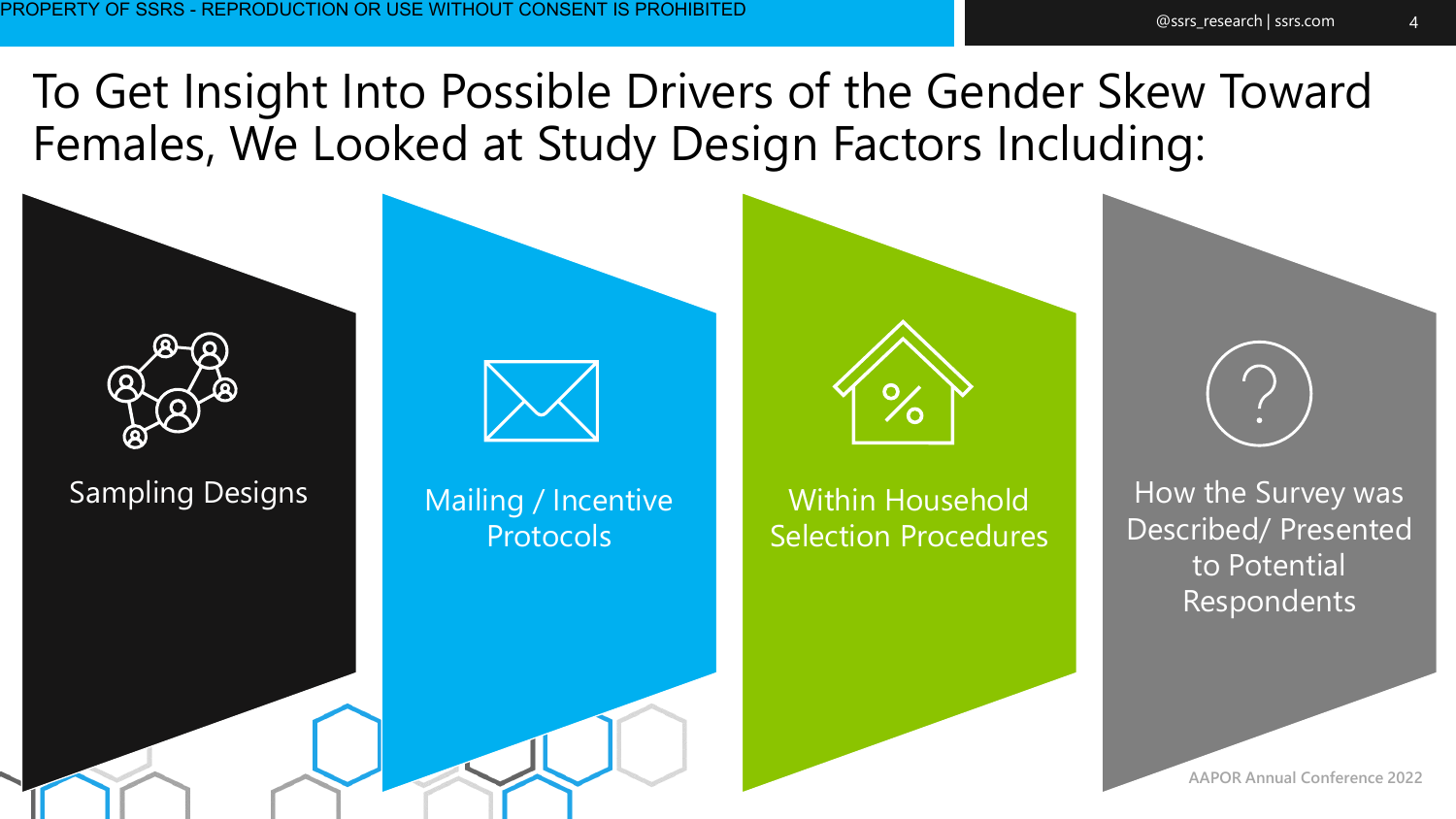## Sampling Designs and Mailing/Incentive Protocols

- ABS samples for all studies were drawn from the United States Postal Service's Computerized Delivery Sequence File (CDSF).
	- All but one incorporated disproportionate stratification to reach underrepresented populations (e.g., lower income, non-White).
- Mailing protocols were similar across all studies.
	- Invitation letter, most often including a cash pre-incentive
	- Reminder postcard/letter
	- Most studies implemented a responsive design with two releases of sample
- Thus far, we have not identified enough variance among the sampling designs or mailing/incentive protocols that we can analyze as potential drivers of gender skew.

5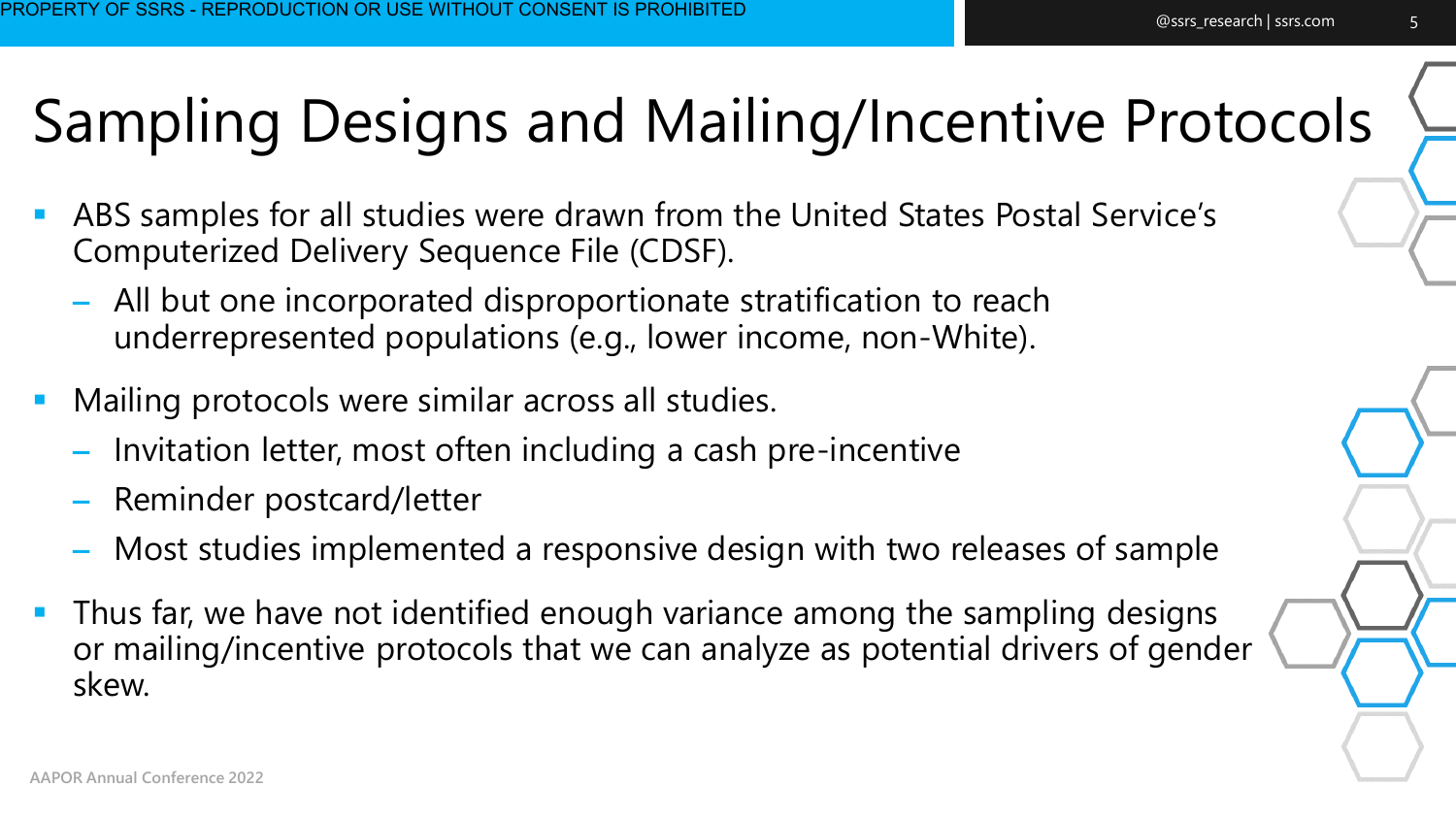#### Household Selection

#### **HOUSEHOLD SELECTION CRITERIA**

| <b>Research Content</b>  | Most Recent<br><b>Birthday</b> | <b>Next</b><br><b>Birthday</b> | Something<br><b>Else</b> |
|--------------------------|--------------------------------|--------------------------------|--------------------------|
| No Health Questions      |                                |                                |                          |
| Some Health-related Qs   | $\overline{3}$                 |                                |                          |
| Mostly Health-related Qs |                                |                                |                          |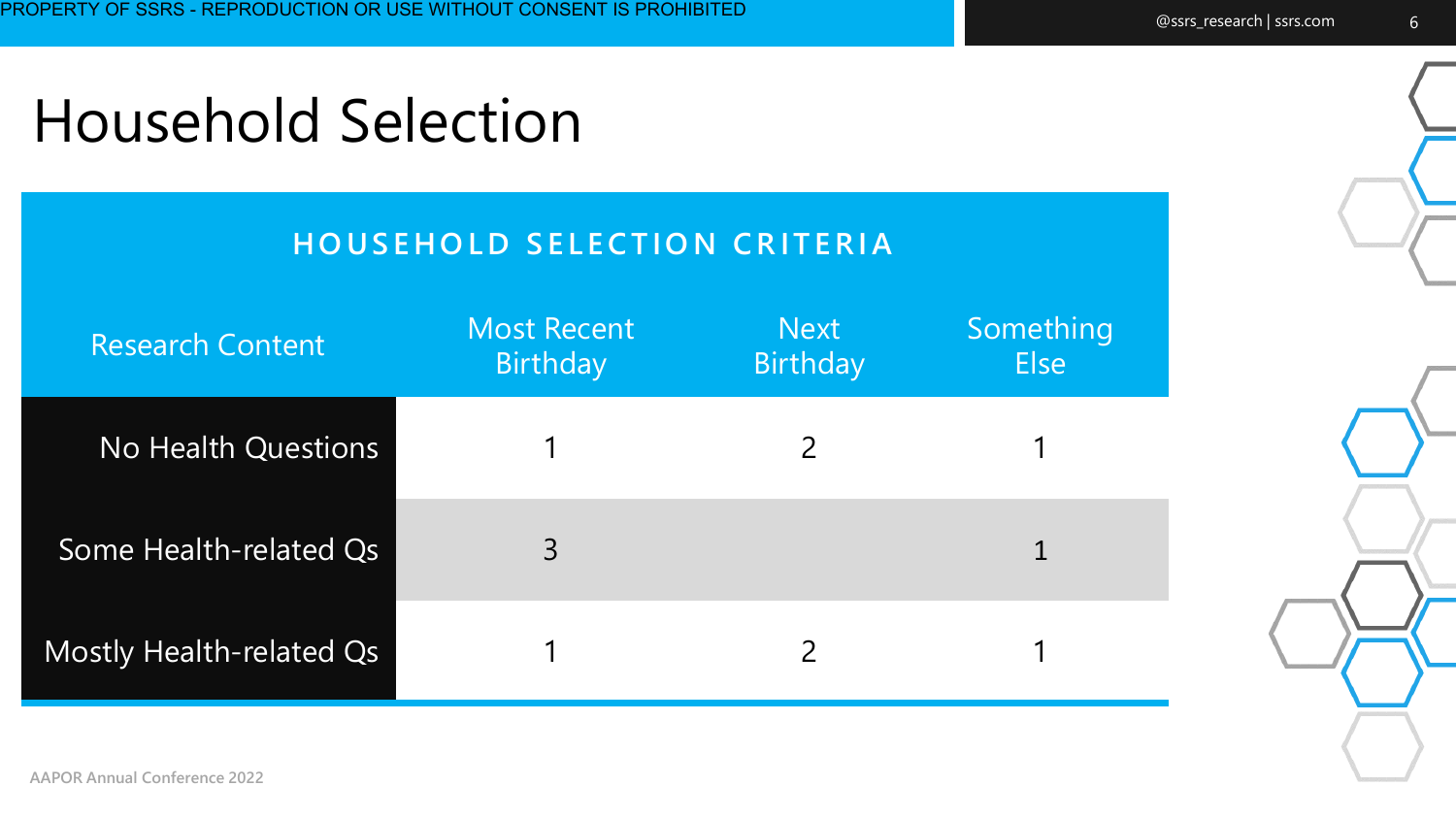### Within Household Selection Protocols

Household Selection Protocols do not seem to be a driver of representation error among these studies.



PROPORTION MALE/FEMALE BY HOUSEHOLD SELECTION PROCEDURE

**AAPOR Annual Conference 2022** 

**M A L E F E M A L E**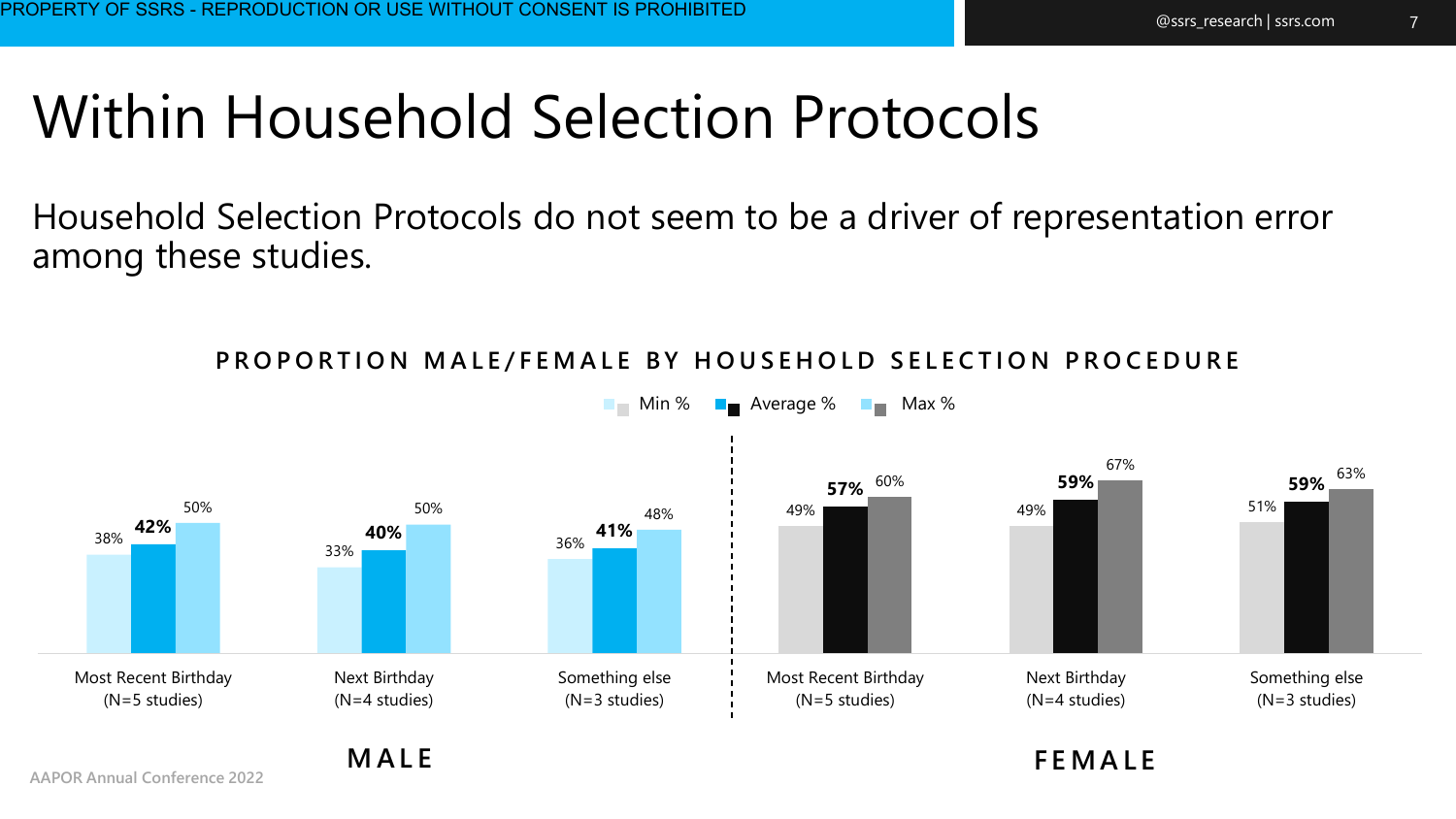#### How was the survey described / presented in the invitation letter?

| <b>GENERIC or NOT</b><br><b>HEALTHCARE</b> | Half of the studies ( $n=6$ ) were described generically with no<br>information about the topic or mentioned topics unrelated to<br>health or healthcare. |
|--------------------------------------------|-----------------------------------------------------------------------------------------------------------------------------------------------------------|
| HEALTHCARE-                                | Half of the studies ( $n=6$ ) included healthcare-related descriptive                                                                                     |
| RELATED                                    | text, survey names, or logos in the invitation letter.                                                                                                    |

- 3 specifically mentioned healthcare in the name of the survey or survey topic in the invitation letter and other communications
- 3 indicated the survey was about COVID 19 but didn't otherwise mention health or health care as a focus.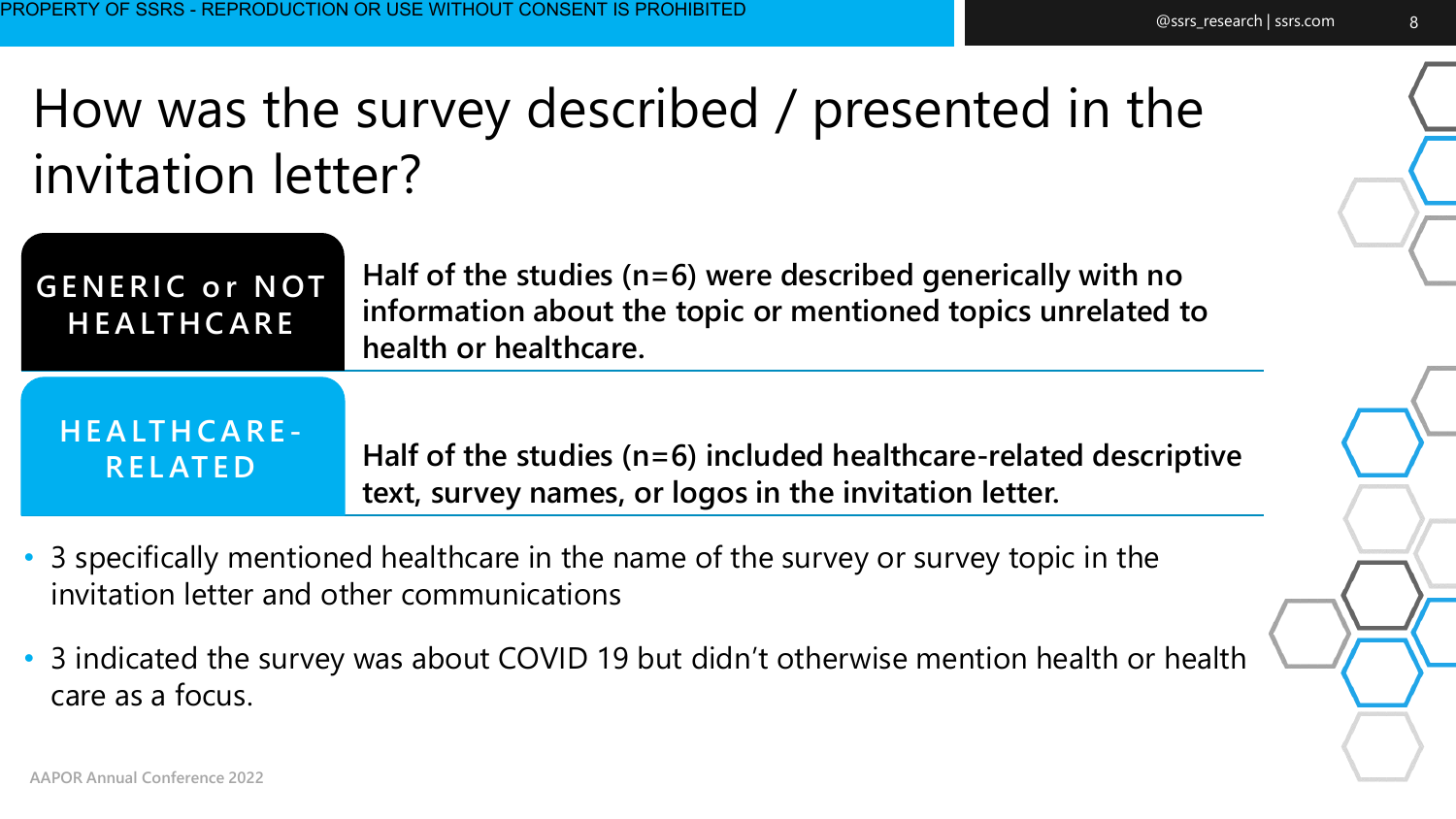# Survey Description

| <b>SURVEY DESCRIPTION</b>       |                                            |                       |                         |  |  |
|---------------------------------|--------------------------------------------|-----------------------|-------------------------|--|--|
| <b>Research Content</b>         | Generic /<br>Not healthcare<br>or COVID-19 | COVID-19<br>mentioned | Healthcare<br>Mentioned |  |  |
| <b>No Health Questions</b>      | 4                                          |                       |                         |  |  |
| Some Health-related Qs          |                                            | 3                     |                         |  |  |
| <b>Mostly Health-related Qs</b> |                                            |                       | 3                       |  |  |

**AAPOR Annual Conference 2022**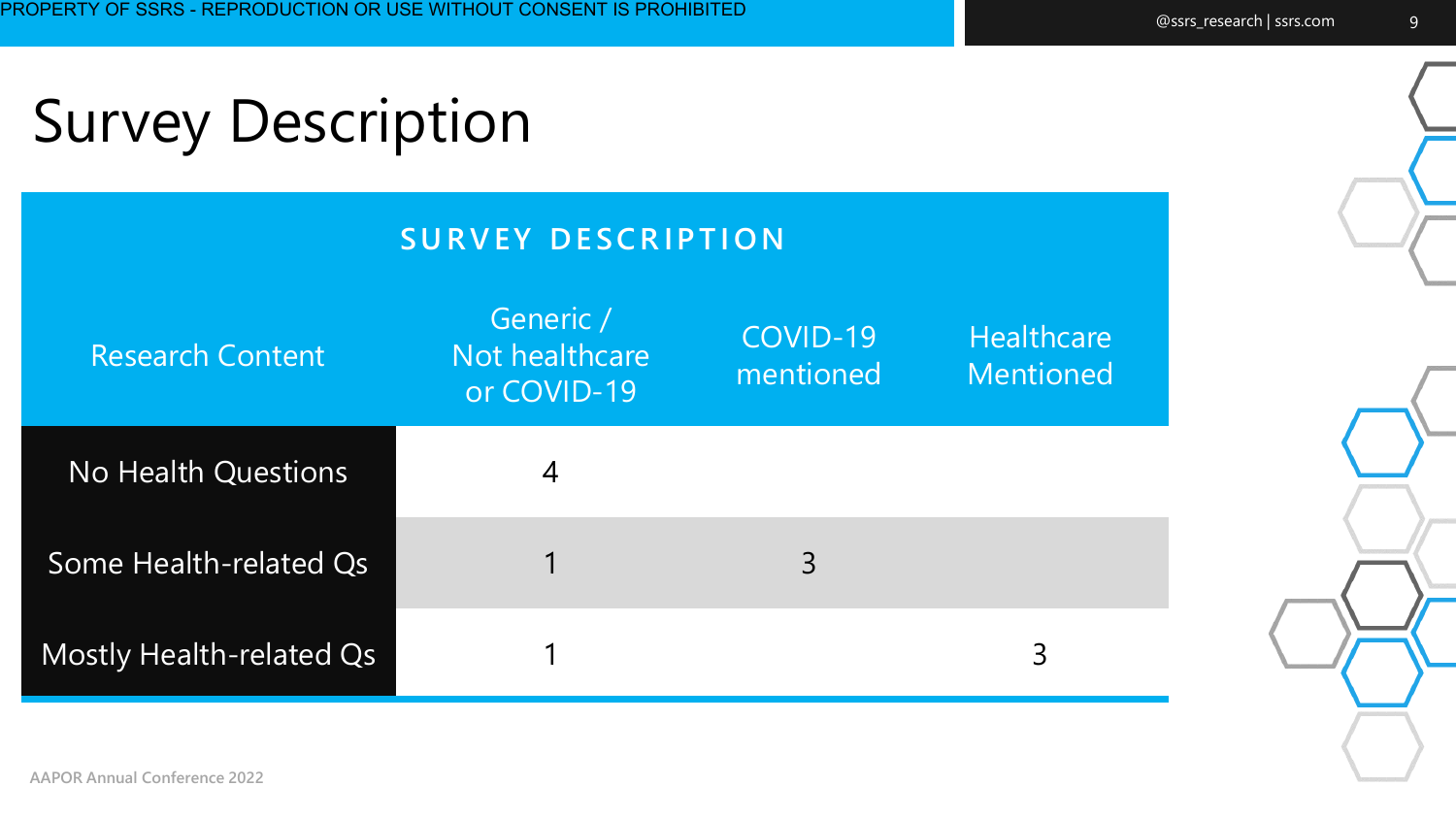| <b>Survey Description to</b><br><b>Respondents</b>             | <b>Invitation Letter Content Examples</b>                                                                                                                                                                        | <b>Survey Logo</b><br><b>Examples</b> |
|----------------------------------------------------------------|------------------------------------------------------------------------------------------------------------------------------------------------------------------------------------------------------------------|---------------------------------------|
| GENERIC/<br><b>NOT HEALTHCARE</b><br>$(N=6)$                   | "You have been randomly selected for the US Voices<br>2022 Study, a survey aimed at understanding the<br>public's thoughts and experiences about events<br>currently in the news."                               | <b>VOICES</b><br>2022                 |
| HEALTHCARE-RELATED<br><b>Covid-19 Mentioned</b><br>$(N=3)$     | "We would like to hear about your thoughts and<br>experiences during the COVID-19 outbreak."                                                                                                                     | No logo or client<br>identified logo  |
| HEALTHCARE-RELATED<br><b>Covid-19 NOT Mentioned</b><br>$(N=3)$ | "We are writing to learn your thoughts about<br>health care in this country The goal of this study is<br>to gain insight into the experiences you and others<br>around the country are having with health care." |                                       |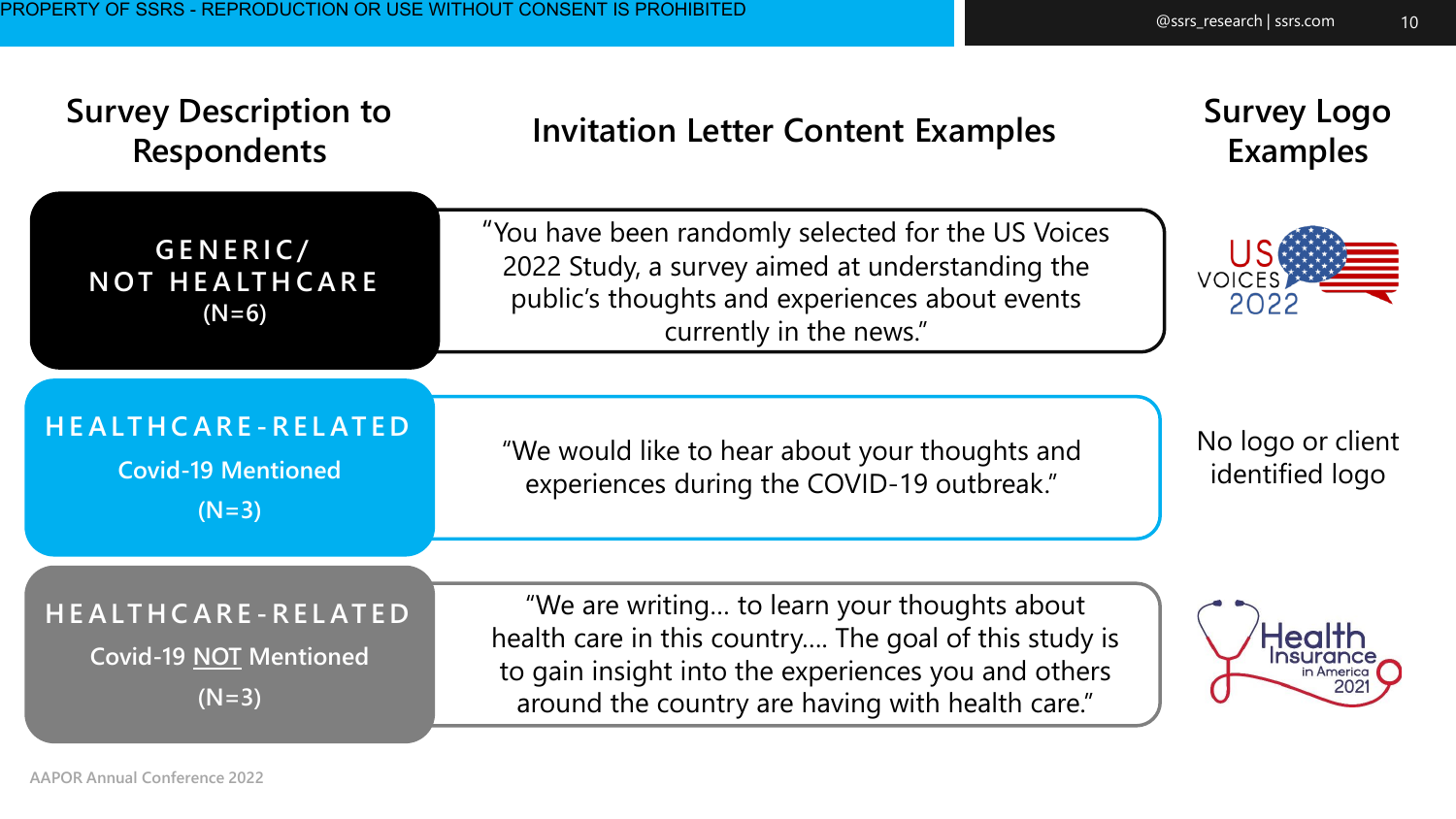#### Study Description/Logo

Studies mentioning health care or COVID-19 are more likely to be completed by female respondents than those described more generically or about non-health carerelated subjects



#### **PROPORTION OF MALE/FEMALE BY STUDY DESCRIPTION**

**Min % B** Average % **Max %** 

**AAPOR Annual Conference 2022** 

**M A L E F E M A L E**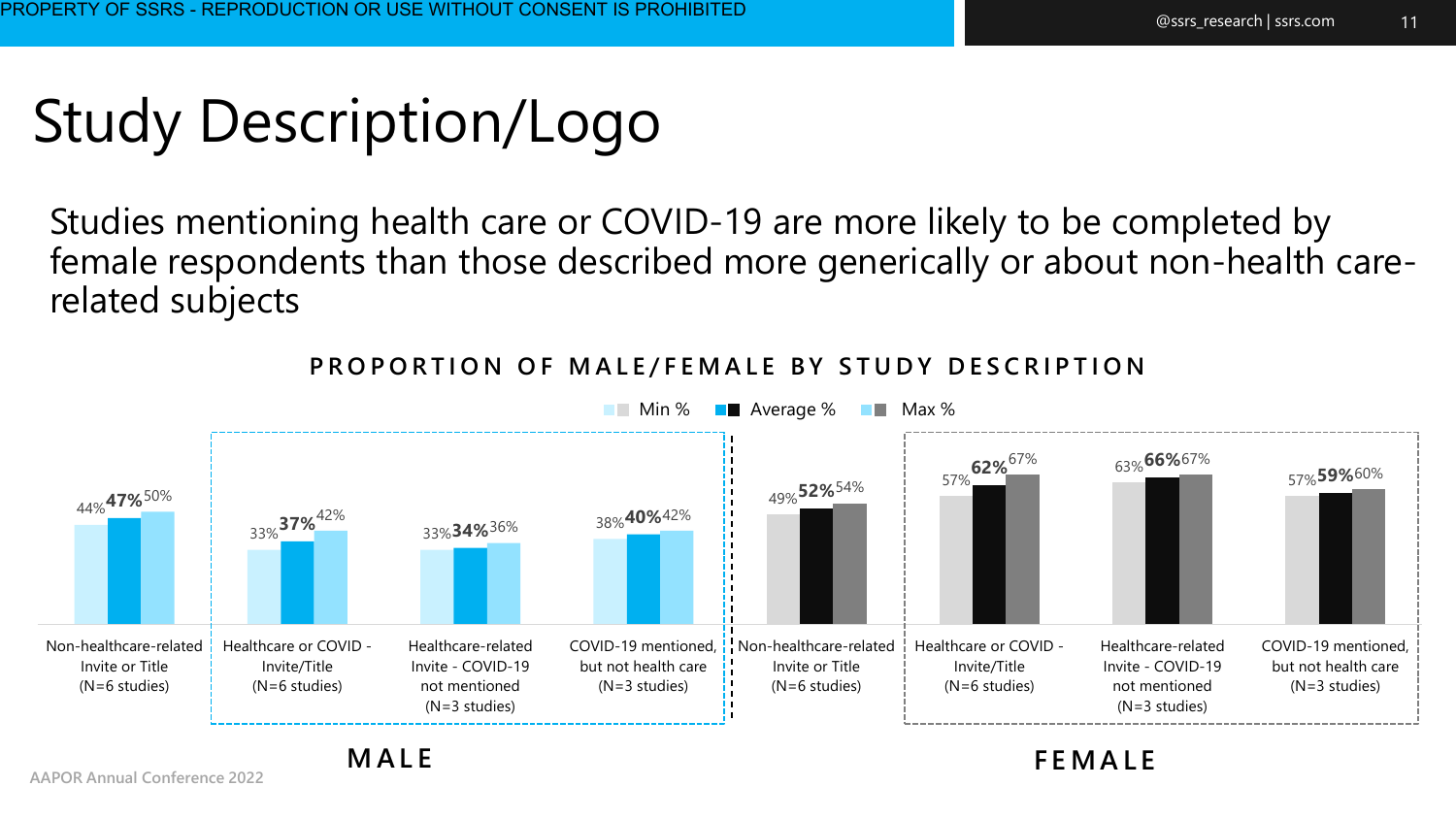### Implications/Next Steps/Limitations

- How the study is presented to potential respondents appears to be the **biggest**  driver associated with underrepresentation of males in some ABS surveys.
- Need to look at more ABS studies analysis thus far is based on a relatively small set of studies.
	- What other factors in the study description/study design might affect or mitigate the gender skew?
- Would IRB requirements for informed consent constrain how the study is described to potential respondents?
- Not clear the extent respondent selection criteria are attended to in ABS studies
	- Is this another possible lever for reducing the potential for underrepresentation?